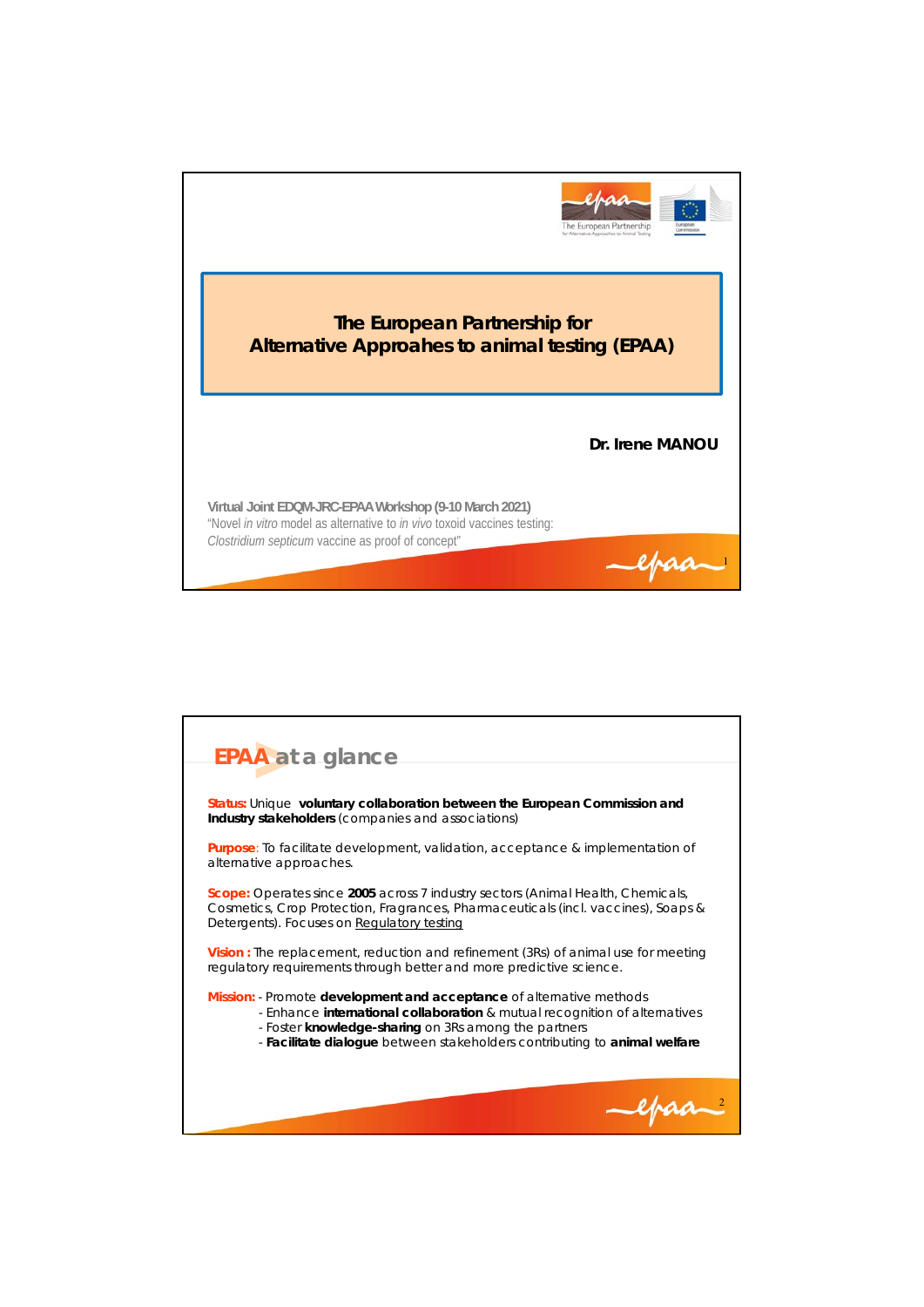

| Governance                                                                                                                                                    |
|---------------------------------------------------------------------------------------------------------------------------------------------------------------|
| Steering Committee Chairmanship<br>EC: Salvatore D'Acunto, DG GROW<br>Industry: Rob Roggeband, P&G                                                            |
| Projects Platform Chairmanship<br>EC: Raffaella Corvi, DG JRC<br>Industry: Paul Benndorf, Henkel                                                              |
| Mirror Group<br>11 experts from various backgrounds, such as Academia, National<br>3Rs Centers, Animal Welfare groups and a MEP<br>Chair: Marina Pereira, HSI |
| <b>EPAA</b> secretariat<br>2 FTE from Industry and support from the EU Commission (DG GROW)<br>Ad hoc consultants                                             |
|                                                                                                                                                               |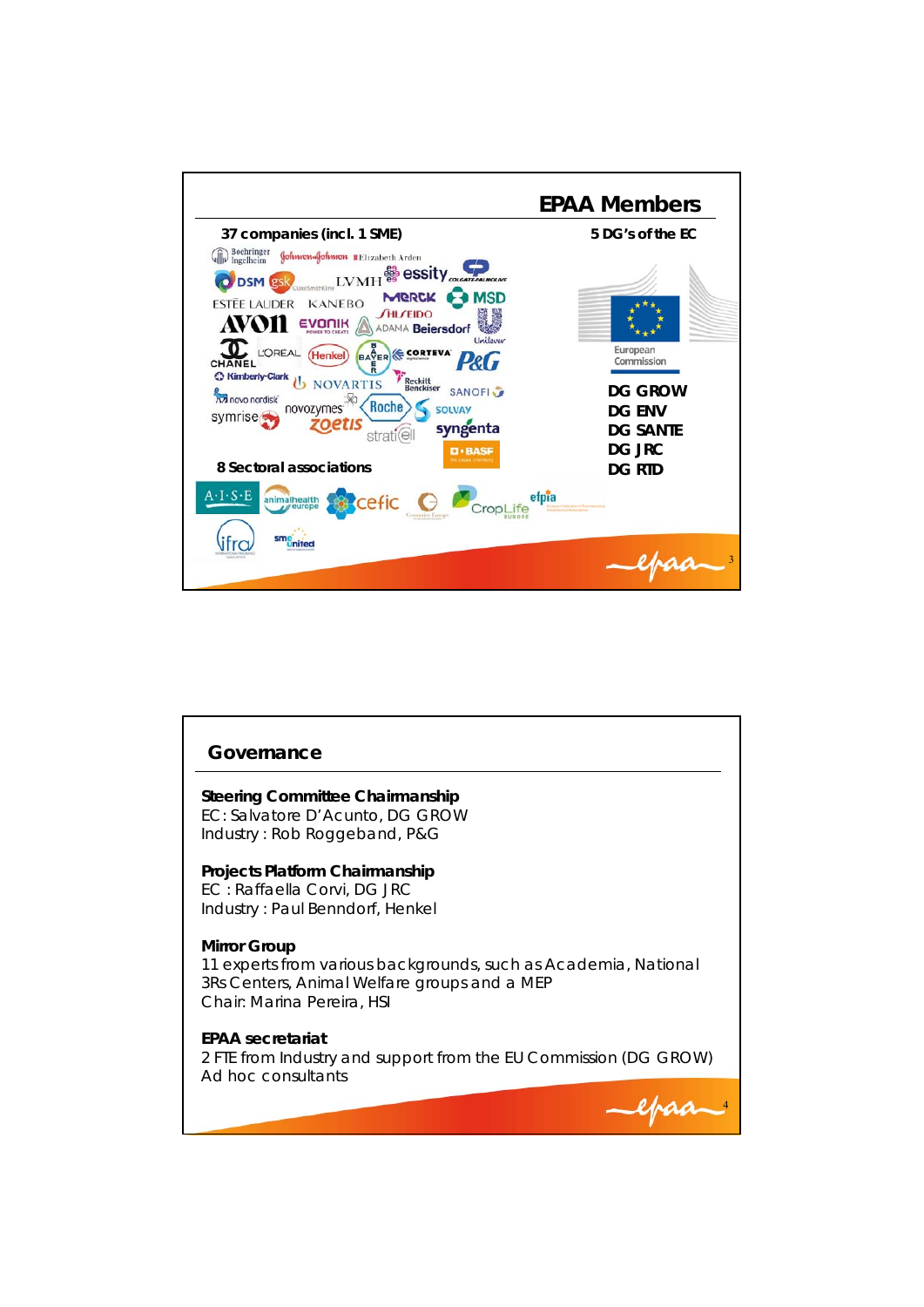

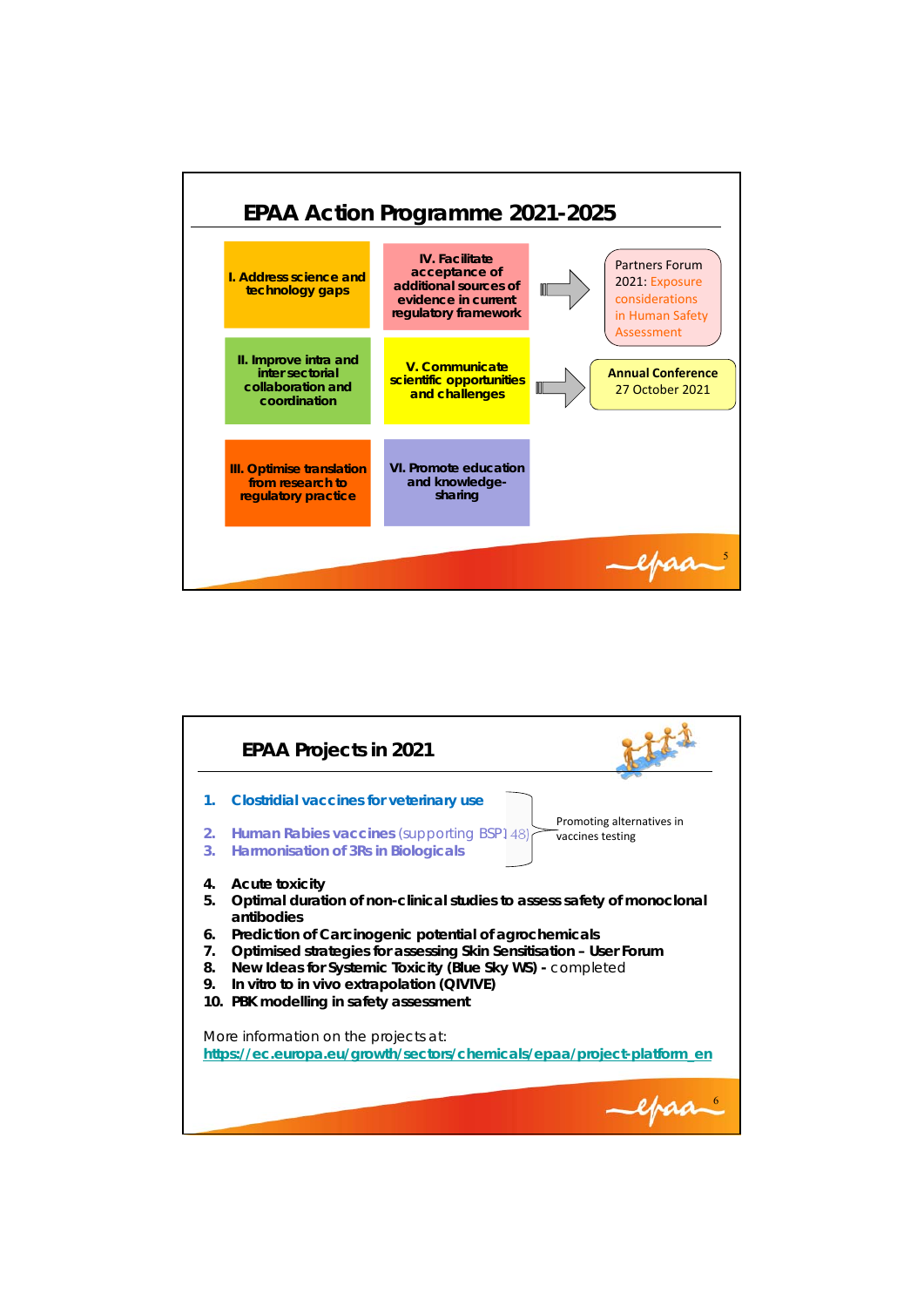

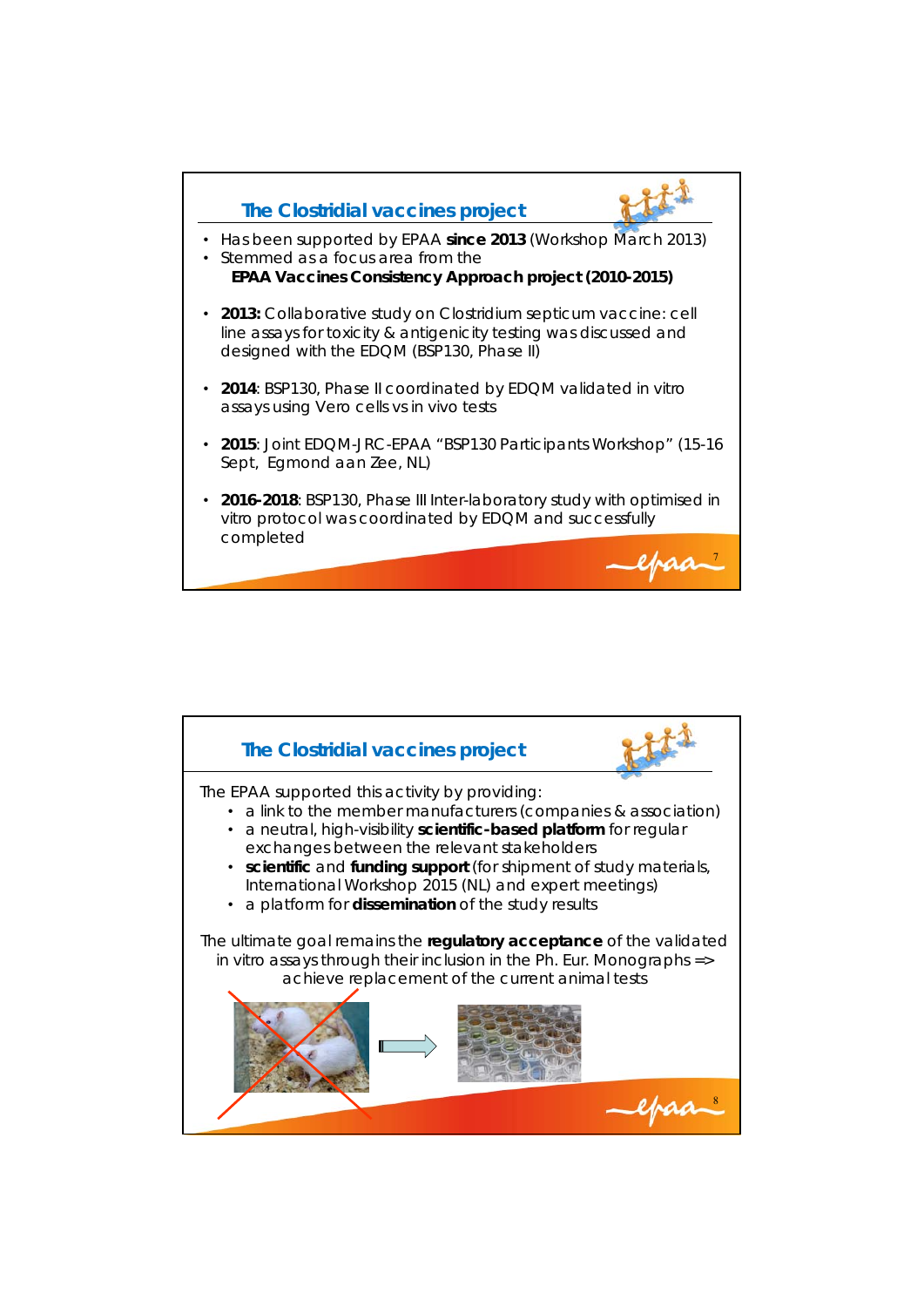